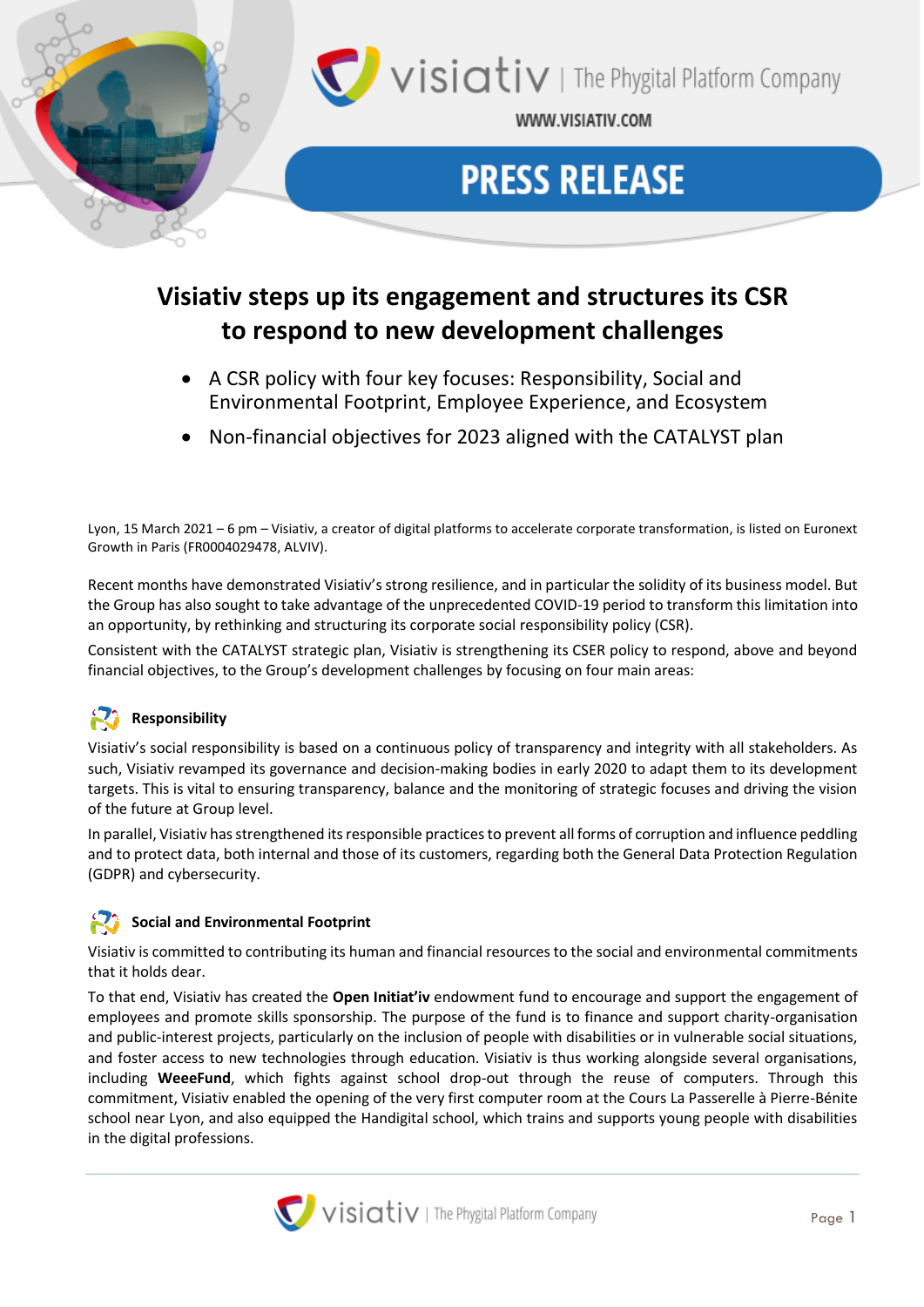

Visiativ | The Phygital Platform Company

WWW.VISIATIV.COM

The Group also measures its environmental impact by publishing a carbon assessment for its entire business scope and aims to address the sources of its direct  $CO<sub>2</sub>$  emissions. To further its policy on the fight against global warming through innovation, Visiativ is one of the first businesses to support the **Time for the Planet** initiative aimed at financing technologies that will have a major impact worldwide. Looking beyond financing, Visiativ is the first company to have created the "Visiativ planet", which brings together people with a shared interest, and to develop "comets" to encourage employees to commit to real-life initiatives in-house or for Time for the Planet.

## **Employee Experience**

The Group is convinced that its key value lies in its employees. This employee experience is already written into the Group's DNA, but Visiativ is now seeking to create fresh impetus with the implementation in 2021 of the following focuses:

- **One Experience**, through the **Inclusion by Visiativ** programme, to raise employee awareness of disabilities and strengthen initiatives with the clearly defined objective of becoming a disability-friendly company, and through **Equality by Visiativ**, to foster gender quality at all levels of the company;
- **Cooperative and singular**, to boost the concept of collaborative work and individual engagement as part of well-balanced and positive work environments;
- **EXECT** Designed to aim high, to ensure support for each employee in their acquisition and development of new skills;
- **EXP** Driven by leadership, for a company that is exemplary and transparent in its management, governance and strategic vision;
- **Based on a unique phygital workplace**, by developing an innovative new platform able to support employees at all times in their experience and regardless of their place of work.

Through engaged and inclusive programmes strong on initiative and engagement, the employee experience contributes to the fulfilment and development of individuals and brings them the means to build a solid and ambitious business project.

# **Ecosystem**

Because it is convinced that strength comes from unity, Visiativ backs and develops initiatives that unify its ecosystem with a view to creating value through innovation and responding to future challenges.

To that end, Visiativ is a leader of **Entreprise du Futur**, a phygital platform of transformative collaboration, and **Connect by Visiativ**, an innovative community-based system for customers and partners.

The Group is also investing in projects such as **Swarm**, an innovation and transformation centre, and the **Live for Good** initiative, to support the new generation of young entrepreneurs with the goal of developing innovative solutions with a substantial social impact.

*"Our investment in this new CSR momentum is proof that we firmly believe in a responsible, open and sustainable company. In a collaborative company with a collective focus. In a company where trust and boldness enable each employee to express themselves and lead innovative projects contributing to the Group's development. In an engaged company that transmits its singular and sincere values to its ecosystem. On this depends the success of the project for our future company,"* said **Grégory Jourdan, Chief Human Resources Officer and CSR.**

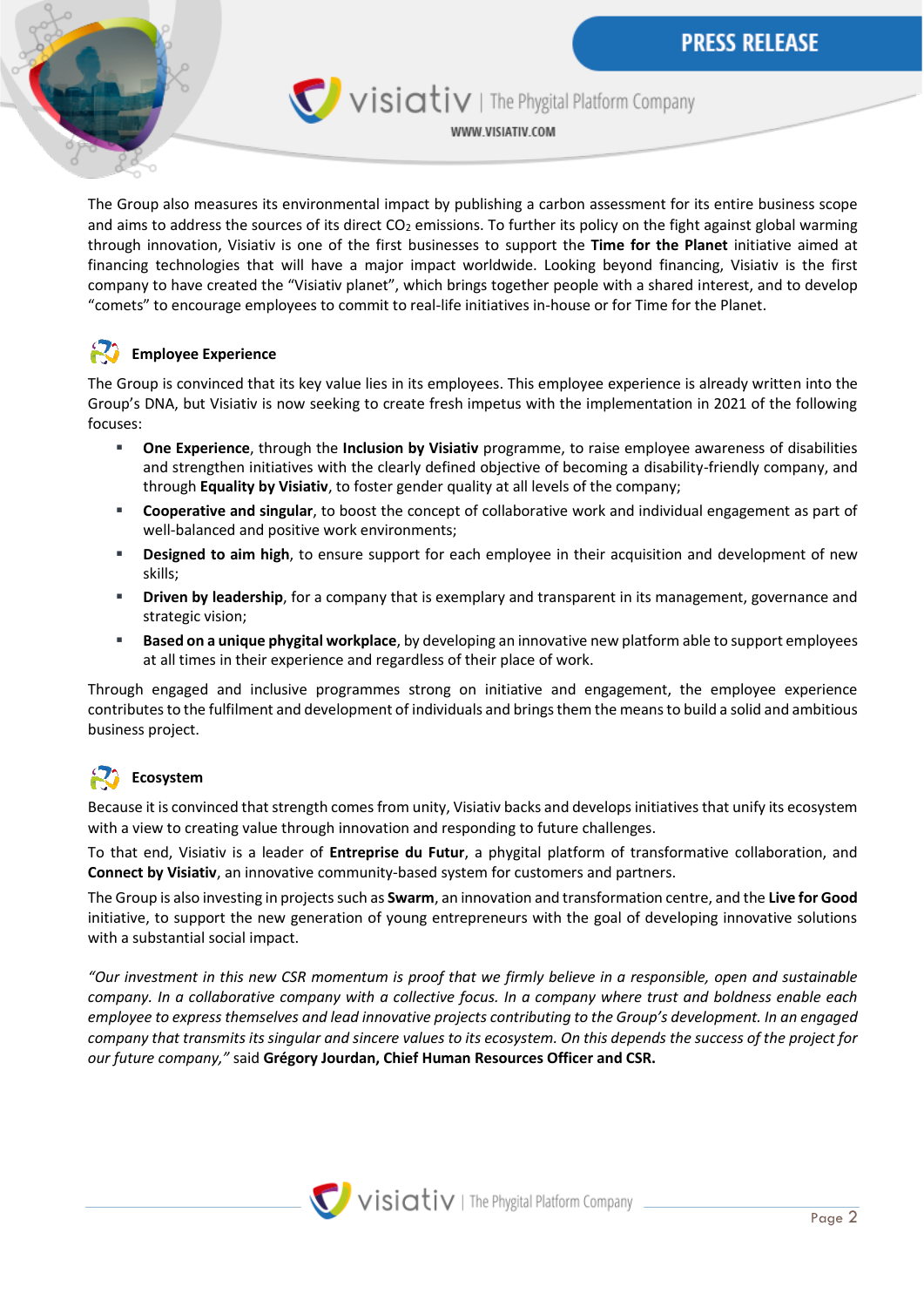

Visiativ | The Phygital Platform Company

WWW.VISIATIV.COM

As with its financial performance as part of the CATALYST plan, Visiativ has set strong non-financial objectives for the Group through these four focuses of the CSER strategy. To ensure complete transparency in its actions and to monitor performance on its social commitments, Visiativ has established SMART objectives for 2023:

#### **OBJECTIVES FOR 2023 PERFORMANCE AT 31/12/20**

| <b>RESPONSIBILITY</b>        |                                                                           |                                                  |
|------------------------------|---------------------------------------------------------------------------|--------------------------------------------------|
| <b>Responsible practices</b> | of employees on business ethics and anti-corruption practices<br>Train 10 | <b>New training courses</b><br>under development |
|                              | 6 of our suppliers sign the responsible charter<br>Have 100%              |                                                  |
|                              | of our employees on harassment<br><b>Train 100%</b>                       |                                                  |
| Data protection              | Train 100% of employees on data protection and security                   | <b>New training course</b><br>under development  |

#### **SOCIAL AND ENVIRONMENTAL RESPONSIBILITY**

| Social and<br>environmental | Triple the Group's financial resources devoted to the support of social and<br>environmental issues | €101.000                                           |
|-----------------------------|-----------------------------------------------------------------------------------------------------|----------------------------------------------------|
|                             | Devote 1% of the Group's human resources to the support of social and<br>environmental issues       | $0.32\%$ (2.5 FTEs)                                |
| Environmental               | Reduce our total greenhouse gas emissions by 20%                                                    | 4,222 tonnes $CO2$ equivalent (tCO <sub>2</sub> e) |

#### **EMPLOYEE EXPERIENCE**

| Visiateam experience             | Obtain an engagement rating of over 8 in the Resonance survey                                  | 7.7/10                                                   |
|----------------------------------|------------------------------------------------------------------------------------------------|----------------------------------------------------------|
| <b>One Experience</b>            | Triple the number of employees with disabilities                                               | 9 employees recognised as<br>employees with disabilities |
|                                  | Train 100% of our managers on disability and occupational gender<br>equality                   | New training course under<br>development                 |
|                                  | Increase the proportion of women at the company and in management<br>positions to at least 33% | 30% of the workforce and 21% of<br>management positions  |
|                                  | Maintain a rating of over 80 in the gender and pay equality index                              | 81/100                                                   |
| Cooperative<br>and singular      | Maintain an absenteeism rate of under 3%                                                       | 1.9%                                                     |
|                                  | Maintain a voluntary staff turnover rate of under 10%                                          | 9.5%                                                     |
| <b>Equipped to aim</b><br>higher | Have people on work-study programmes account for at least 6% of our<br>workforce               | 5.8%                                                     |
|                                  | Train 100% of our employees in 2 years (excluding mandatory training)                          | 33%                                                      |
|                                  | Fill 25% of our positions through internal transfers                                           | 6.6%                                                     |
|                                  | Have 100% of employees benefit from an annual performance review                               | 94%                                                      |
| <b>Based on a phygital</b>       | Train 100% of our managers on remote management                                                | <b>New training course</b>                               |
| workplace                        |                                                                                                | under development                                        |
| Driven by the                    | Train 100% of our managers as part of the Drive programme                                      | <b>New training course</b>                               |
| management                       |                                                                                                | under development                                        |

### **[Click here](https://www.visiativ.com/wp-content/uploads/2021/03/Final-Web-Rapport-RSE-2020-eng_compressed.pdf) to read Visiativ's CSR report.**